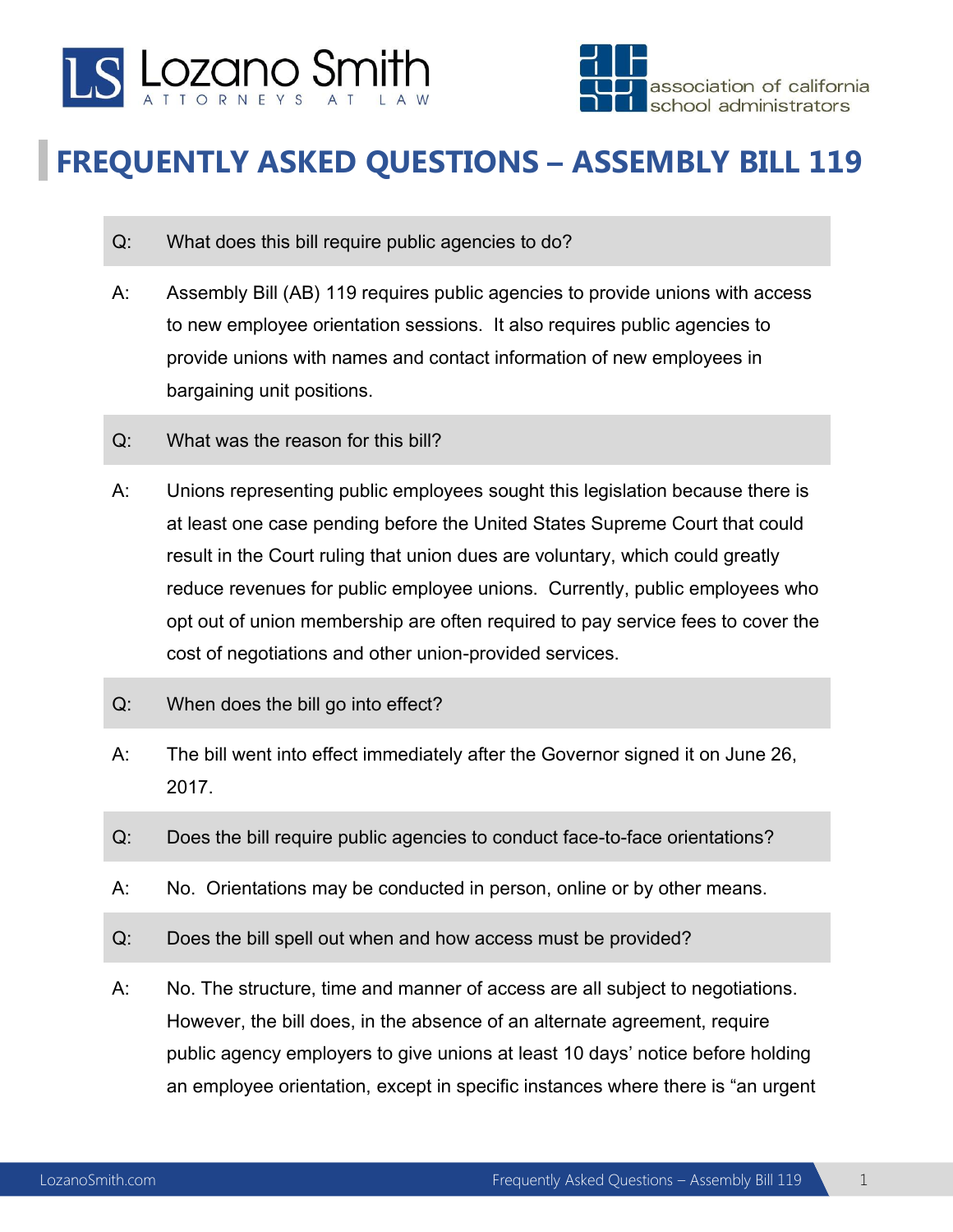



need critical to the employer's operations that was not reasonably foreseeable."

- Q: When should negotiations over access take place?
- A: Negotiations must take place between the effective date of the bill and the expiration of a union's contract.
- Q: What happens if we can't reach an agreement with the union on the structure, time and manner of access?
- A: If any dispute that occurs during negotiations over access is not resolved within 45 days after the first meeting of the parties or 60 days after the initial request to negotiate, either side may make a demand for compulsory "interest arbitration."
- Q. What is "interest arbitration?
- A: "Interest arbitration" is one in which the arbitrator has the authority to determine the terms that will resolve the dispute, i.e. dictate the terms of the resolution to the parties.
- Q: Couldn't unions demand to bargain their role in employee orientations prior to AB 119?
- A: Yes, unions could bargain their role in employee orientations prior to AB 119 taking the position that such participation was necessary in order to fulfill their representational rights under the EERA and because it impacted terms and conditions of employment.
- Q: My agency hires new employees continuously, which will make it difficult to provide the notice and access the bill requires. How can I comply?